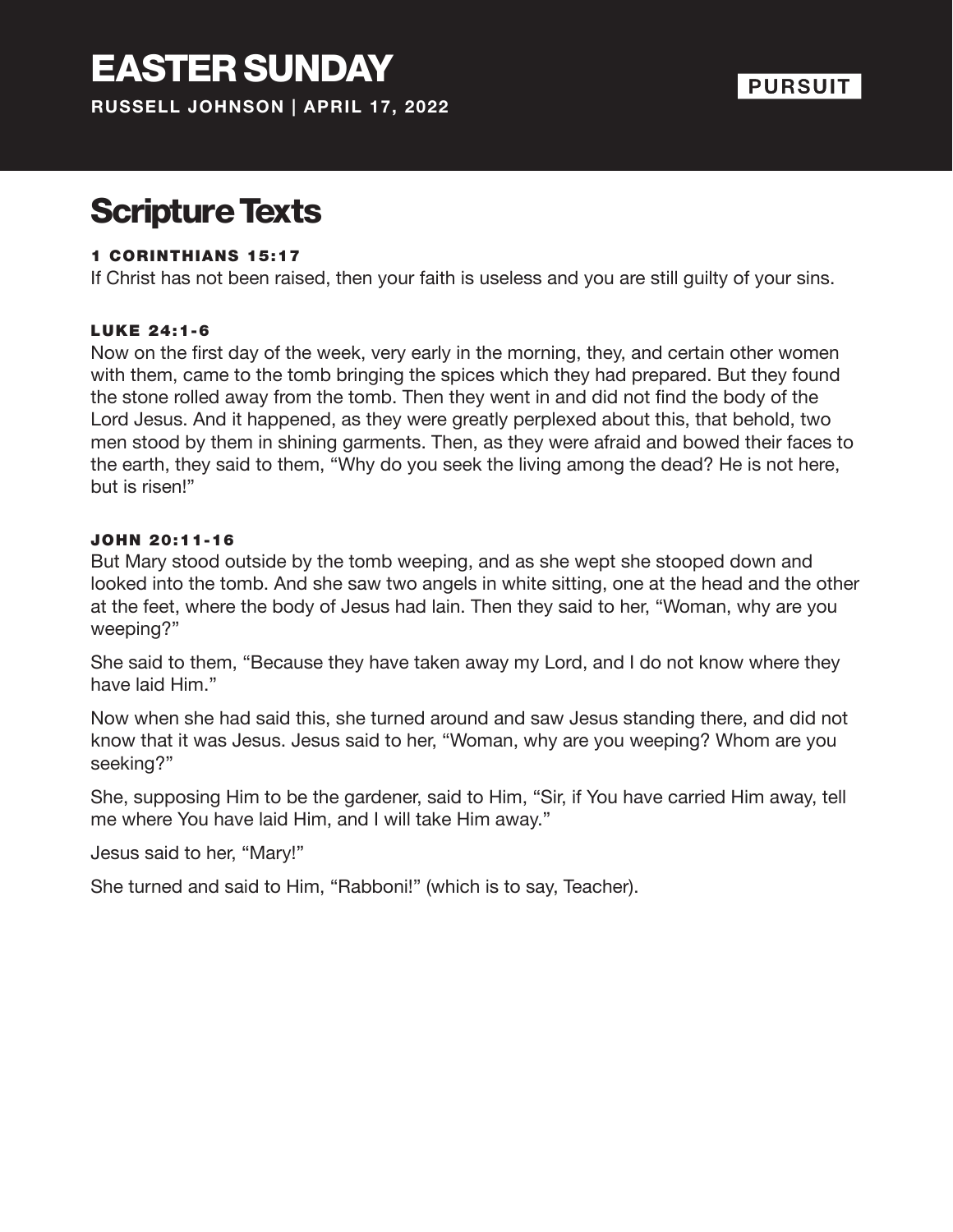### Big Ideas

**For the believer, every Sunday is Easter Sunday because we never cease to worship t he resurrected King.** 

**If the grave could not hold Him, then it will not hold us either.**

2

**We are planted in soil today that carries resurrection potential. We are not too far gone. We are not too old or too young. We are not too broken or too dirty. The One with salvation power turns graveyards into gardens.**

**Jesus is alive** 4 **and that changes everything.**

**God always has the final say.**

6 **God still calls us by name.**

**PURSUIT** 

### 3

5

1